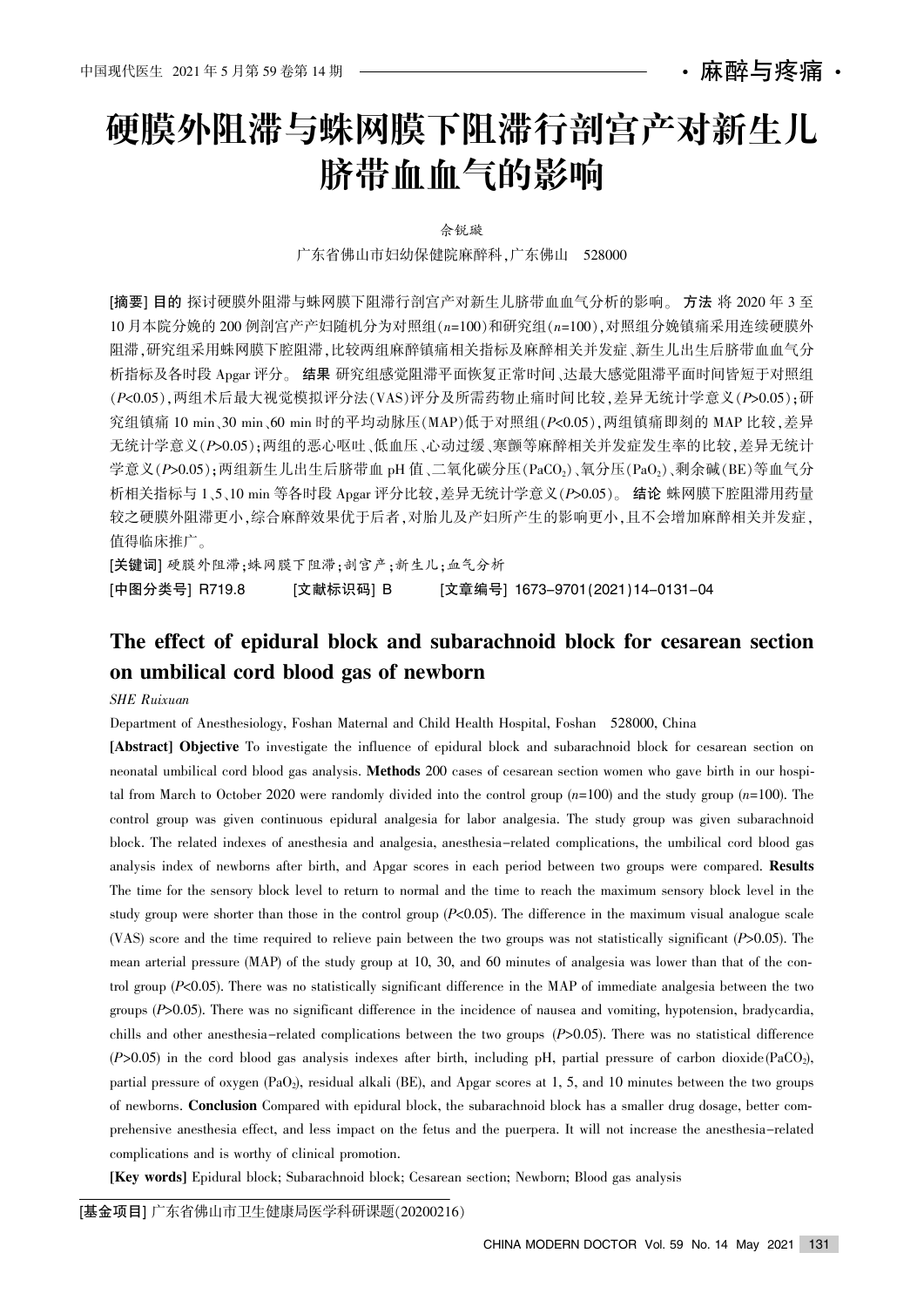妇产科最多见的手术是剖宫产,而手术麻醉方案 的差异对产妇所产生的影响也有所不同,并且因胎儿-胎盘之间的血液循环互相连通,也会对胎儿产生一定 影响[1]。另外,因剖宫产产妇受精神紧张、术前宫缩痛、 焦虑情绪的综合影响,导致其围术期应激反应有所加 剧,因此在进行麻醉方案选择时,怎样将对产妇及胎 儿产生的消极影响最大化降低尤为重要[2]。剖宫产手 术操作时间较短,大部分产妇均与椎管内麻醉指征相 符,硬膜外阻滞与蛛网膜下阻滞是常用的椎管内麻醉 方式,可在短时间内迅速起效,获取理想的镇痛效果 及肌松状态<sup>[3-4]</sup>。本研究选取 200 例剖宫产产妇,对比 硬膜外阻滞与蛛网膜下阻滞行剖宫产的镇痛效果及 对新生儿脐带血血气分析的影响,现报道如下。

#### 1 资料与方法

#### 1.1 一般资料

纳入 2020 年 3 至 10 月本院分娩的 200 例剖宫 产产妇为研究对象,随机分为对照组和研究组,各 100 例。对照组产妇年龄 21~34 岁, 平均(27.63±4.76)岁; 初产妇与经产妇比例为 79/21;体质量指数(BMI)介 于 25.72~30.47 kg/m<sup>2</sup>,平均 BMI 为(26.72±3.07)kg/m<sup>2</sup>; 术前美国麻醉医师协会 $(ASA)$ 分级:63例 I 级,37 例  $\mathbb{I}$ 级;平均手术时间 $(66.52 \pm 9.27)$ min。研究组产妇年 龄 21~36 岁, 平均(27.81±5.04) 岁; 初产妇与经产妇比 例为 76/24;体质量指数(BMI)25.93~30.29 kg/m<sup>2</sup>,平 均 BMI 为(26.34±3.22)kg/m<sup>2</sup>;术前美国麻醉医师协会  $(ASA)\n$ 分级: 65 例 I 级, 35 例 II 级; 平均手术时间 (66.14±9.52)min。两组基线资料对比, 差异无统计学 意义(P>0.05),具有可比性。纳入标准:产妇与剖宫产 指征相符:年龄>18 岁:认知功能良好:单胎妊娠:无 椎管内麻醉禁忌证;凝血功能正常;知晓本研究内容 并签署知情同意书。排除标准:合并严重神经系统、肝 肾功能障碍;伴严重心脑血管疾病;对本研究药物过 敏:无法配合相关指标测评。

1.2 方法

产妇入室后予以面罩吸氧, 输注 1500 mL 左右平 衡液,并连通麻醉检测仪。对照组产妇进行连续硬膜 外阻滞麻醉,引导其保持头、膝中间蜷曲左侧卧位,大 腿尽量向腹部靠近,于 L2-3 椎间隙行硬膜外阻滞,然 后将 3 mL 2%浓度的利多卡因注入导管内, 观察并确 定产妇无全脊麻后再将 10 mL 的 0.25%罗哌卡因及 1.5%利多卡因混合液注入导管内,对麻醉平面进行测 量,至 T<sub>6</sub> 后行剖宫产手术。研究组产妇予以蛛网膜下 腔阻滞麻醉,引导产妇保持左侧卧位,通过 25G 腰麻 针穿刺 L3-4 椎间隙到蛛网膜下腔,有脑脊液流出后在 蛛网膜下腔注射  $0.5\%$ 罗哌卡因 15 mg,麻醉平面至 T. 后行剖宫产手术。两组苏醒前均行自控镇痛泵镇痛,研 究组与对照组背景剂量分别为 3 mL/h、5 mL/h, PCA 剂量分别为 3 mL/次、5 mL/次,锁定时间均为 10 min。 1.3 观察指标

(1)记录两组两组麻醉镇痛相关指标并比较,包 括达最大感觉阻滞平面时间、感觉阻滞平面恢复正常 时间、术后最大 VAS 评分、所需药物止痛时间及镇痛 即刻、镇痛 10 min、30 min、60 min 时的 MAP, VAS 评 分为 0~10分, 分值愈高表示疼痛愈严重[5]; (2)记录两 组恶心呕吐、低血压、心动过缓、寒颤等麻醉相关并发 症,分别统计各自并发症发生率并比较:(3)记录两组 新生儿出生后 1、5、10 min 等各时段 Apgar 评分及脐 带血血气分析相关指标并比较, 脐带血血气分析相关 指标包括 pH 值、PaCO2、PaO2、BE<sup>[6-7]</sup>。

1.4 统计学分析

采用 SPSS 21.0 软件对数据进行统计分析, 计量 资料以 $(\bar{x} \pm s)$ 描述,组间比较行  $t$  检验。计数资料通过 百分比和例数描述,组间比较行  $\chi^2$  检验, P<0.05 为差 异有统计学意义。

### 2 结果

2.1 两组新生儿脐带血血气分析指标及 Apgar 评分比较

两组新生儿出生后脐带血 pH 值、PaCO2、PaO2、 BE 等血气分析相关指标与 1、5、10 min 等各时段 Apgar 评分比较, 差异无统计学意义 ( $P > 0.05$ )。见表 1、表 2。

|       | 表 1              |                 |                                     | 两组新生儿脐带血血气分析指标对比(x+s)          |                   |
|-------|------------------|-----------------|-------------------------------------|--------------------------------|-------------------|
| 组别    |                  | pH 值            | PaO <sub>2</sub>                    | PaCO <sub>2</sub>              | BE                |
|       | $\boldsymbol{n}$ |                 | $(\bar{x} \pm s \cdot \text{mmHg})$ | $(\bar{x} \pm s, \text{mmHg})$ | $(\bar{x} \pm s)$ |
| 研究组   | 100              | $7.14 \pm 0.09$ | $36.17+9.15$                        | $40.58 + 5.47$                 | $-4.33 \pm 1.03$  |
| 对照组   | 100              | $7.12 \pm 0.11$ | $36.82+9.22$                        | $41.02 + 5.38$                 | $-4.41 \pm 1.12$  |
| $t$ 值 |                  | 1.407           | 0.500                               | 0.573                          | 0.526             |
| $P$ 值 |                  | 0.161           | 0.617                               | 0.567                          | 0.599             |

| 两组新生儿 Apgar 评分对比(x+s,分)<br>表 2 |                  |                 |                 |                  |  |  |
|--------------------------------|------------------|-----------------|-----------------|------------------|--|--|
| 组别                             | $\boldsymbol{n}$ | 1 min           | $5 \text{ min}$ | $10 \text{ min}$ |  |  |
| 研究组                            | 100              | $8.77 \pm 0.86$ | $8.97 \pm 0.89$ | $9.63 \pm 0.18$  |  |  |
| 对照组                            | 100              | $8.83 + 0.87$   | $8.84 \pm 1.01$ | $9.67 \pm 0.24$  |  |  |
| $t$ 值                          |                  | 0.490           | 0.966           | 1.333            |  |  |
| Р值                             |                  | 0.624           | 0.335           | 0.184            |  |  |

2.2 两组麻醉镇痛相关指标比较

研究组感觉阻滞平面恢复正常时间、达最大感觉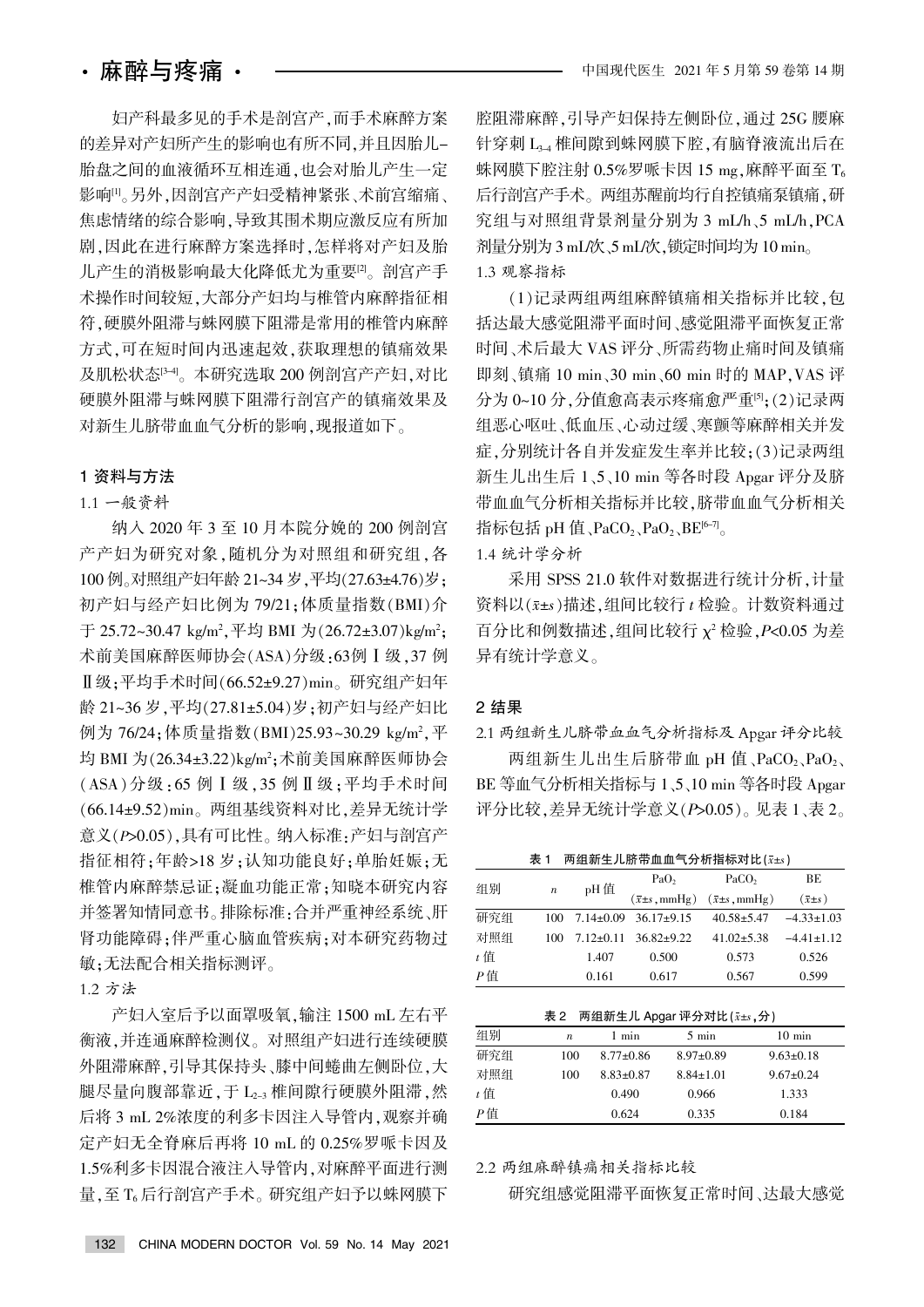阻滞平面时间皆短于对照组(P<0.05), 两组术后最大 VAS 评分及所需药物止痛时间比较,差异无统计学意 义(P>0.05);研究组镇痛 10 min、镇痛 30 min、镇痛  $60$  min 时的 MAP 低于对照组 $(P< 0.05)$ , 两组镇痛即 刻的 MAP 比较, 差异无统计学意义 (P>0.05)。见表 3、 表 4。

|       |                |                              | 感觉阻滞平面 达最大感觉阻 术后最大 术后所需药     |                            |                                    |
|-------|----------------|------------------------------|------------------------------|----------------------------|------------------------------------|
| 组别    | $\overline{n}$ |                              | 恢复正常时间 滞平面时间 VAS评分 物止痛时间     |                            |                                    |
|       |                | $(\bar{x} \pm s \cdot \min)$ | $(\bar{x} \pm s \cdot \min)$ | $(\bar{x} \pm s, \hat{y})$ | $(\bar{x} \pm s, h)$               |
| 研究组   | 100            | $117.63 \pm 12.24$           | $4.14 \pm 1.86$              |                            | $3.43 \pm 1.36$ 288.72 $\pm$ 51.36 |
| 对照组   | 100            | 123.52±14.36                 | $11.69 \pm 1.52$             |                            | $3.76 \pm 1.27$ 296.43 $\pm$ 54.27 |
| $t$ 值 |                | 3.122                        | 31.431                       | 1.773                      | 1.032                              |
| $P$ 值 |                | 0.002                        | 0.000                        | 0.078                      | 0.303                              |
|       |                |                              |                              |                            |                                    |

两组麻醉镇凉相关指标对比 (1)。

表 4 两组不同镇痛时间 MAP 对比 $(x \pm s)$ , mmHg)

| 组别    | $\boldsymbol{n}$ | 镇痛即刻             |                  | 镇痛 10 min 镇痛 30 min 镇痛 60 min |                  |
|-------|------------------|------------------|------------------|-------------------------------|------------------|
| 研究组   | 100              | $88.62 \pm 6.84$ | $82.73 \pm 7.85$ | $83.94 \pm 6.47$              | $87.06 \pm 7.12$ |
| 对照组   | 100              | $90.53 \pm 7.71$ | $87.56 \pm 6.72$ | $89.33 \pm 6.38$              | $97.73 \pm 7.96$ |
| $t$ 值 |                  | 1.853            | 4.674            | 5.932                         | 9.991            |
| P値    |                  | 0.065            | 0.000            | 0.000                         | 0.000            |

#### 2.3 两组产妇麻醉相关并发症比较

两组的恶心呕吐、低血压、心动过缓、寒颤等麻醉 相关并发症发生率的比较, 差异无统计学意义(P>  $(0.05)$ 。见表 5。

|  | 表 5 两组产妇麻醉相关并发症对比 $(n, \%)$ |  |
|--|-----------------------------|--|
|--|-----------------------------|--|

| 组别         | $\boldsymbol{n}$ | 恶心呕吐      | 低血压       | 心动过缓    | 寒颤      |
|------------|------------------|-----------|-----------|---------|---------|
| 研究组        | 100              | 9(9.00)   | 13(13.00) | 1(1.00) | 4(4.00) |
| 对照组        | 100              | 10(10.00) | 12(12.00) | 2(2.00) | 3(3.00) |
| $\chi^2$ 值 |                  | 0.058     | 0.046     | 0.338   | 0.148   |
| P值         |                  | 0.809     | 0.831     | 0.561   | 0.700   |

#### 3 讨论

在剖宫产分娩镇痛中采用椎管内麻醉的安全性 已得到了众多学者的证实,在剖宫产中应用椎管内麻 醉具有诸多优点,其阻滞范围处在双下肢及腹部,且 腰穿针可有效避免产妇头痛,稳定血压的效果较为突 出图《现阶段》硬膜外阻滞与蛛网膜下阻滞是两种最为 常用的椎管内麻醉方式,无论何种手术针对麻醉效果 的要求大多强调麻醉起效快、镇痛及肌松效果好[9-10]。 但有研究指出,不管是连续硬膜外阻滞麻醉还是蛛网 膜下腔阻滞麻醉,皆可因存在交感神经阻滞而发生低 血压。而产妇出现低血压情况后易引发恶心呕吐、呼吸

困难等不良反应,子宫血流量随之降低,进而影响胎 盘灌注,致胎儿宫内缺氧及新生儿 Apgar 评分降低[1-12], 因此,椎管内麻醉在母婴安全性及麻醉效果等方面仍 需予以高度重视。

蛛网膜下腔阻滞具有麻醉效果确切、用药量少、 循环系统更加稳定等特点,对新生儿及产妇的不良影 响更小。且有研究指出,蛛网膜下腔阻滞在产妇第二 产程中的镇痛效果更佳突出[13]。本研究分析了连续硬 膜外阻滞及蛛网膜下腔阻滞两种椎管内麻醉的效果 及对新生儿的影响,结果显示,两组新生儿出生后脐 带血 pH 值、PaCO2、PaO2、BE 等血气分析相关指标与 1、5、10 min 等各时段 Apgar 评分比较, 差异无统计学 意义(P>0.05)。两组新生儿 Apgar 评分均良好,未出 现严重的呼吸抑制情况,且各项血气分析指标皆在正 常范围之内,未发生严重酸中毒情况,说明上述两种 麻醉方案对新生儿的影响相差无几[14]。在麻醉效果层 面上,研究组感觉阻滞平面恢复正常时间、达最大感觉 阻滞平面时间皆短于对照组(P<0.05). 两组术后最大 VAS 评分及所需药物止痛时间比较, 差异无统计学意 义(P>0.05);研究组镇痛 10 min、镇痛 30 min、镇痛 60 min 时的 MAP 低于对照组 $(P< 0.05)$ , 两组镇痛即 刻的 MAP 比较, 差异无统计学意义 $(P>0.05)$ , 提示 蛛网膜下腔阻滞的镇痛效果理想,起效迅速,镇痛作 用完善且强于连续硬膜外麻醉。连续硬膜外阻滞联合 应用罗哌卡因及利多卡因维持麻醉,因此其麻醉起效 时间稍长于蛛网膜下腔阻滞,药物吸收量也更高,致 使产妇恢复阻滞平面耗时增长[15]。但两组镇痛后 MAP 均出现降低情况, 在镇痛 10 min 后尤为明显, 表明镇 痛前疼痛引起的应激反应仍较为强烈,致使其血压升 高,而心率随之增快。另外,在恶心呕吐、低血压、心动 过缓、寒颤等麻醉相关并发症发生率的比较方面,差 异无统计学意义(P>0.05). 说明蛛网膜下腔阻滞不会 增加麻醉相关并发症,与连续硬膜外阻滞麻醉大致相当。 相关统计资料显示,无论是连续硬膜外阻滞麻醉还是 蛛网膜下腔阻滞麻醉,均存在一定概率引发交感神经 阻滞,进而致使产妇发生低血压、寒颤、恶心呕吐等并 发症,因此,两种麻醉方式仍然难以避免较为普遍的 并发症,还需进一步探索更加安全有效的麻醉方案。

综上所述,蛛网膜下腔阻滞用药量较之硬膜外阻 滞更小,综合麻醉效果优于后者,对胎儿及产妇所产 生的影响更小,且不会增加麻醉相关并发症,具有推 广价值。